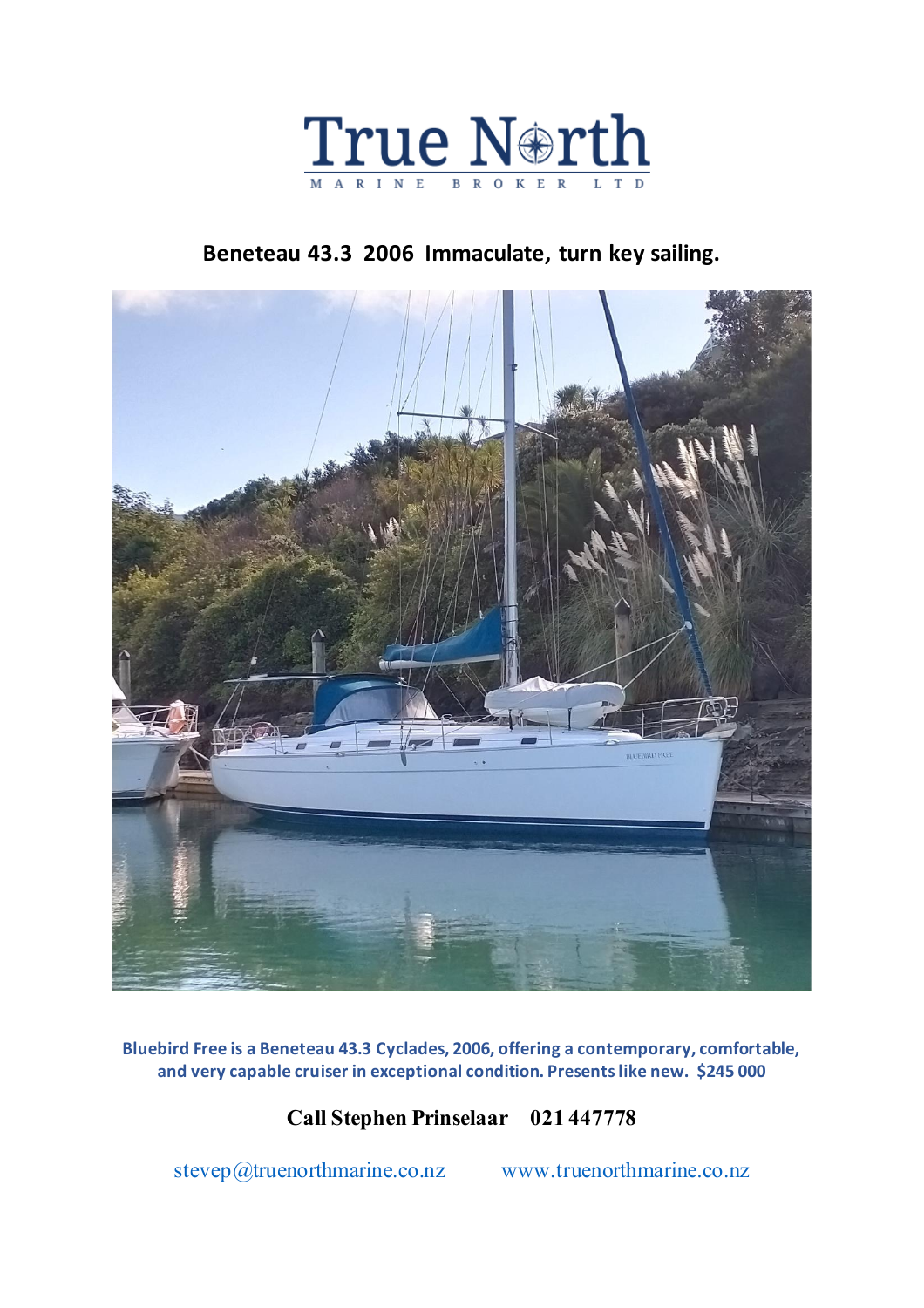When Beneteau introduced the Cyclades 43 they created an affordable cruising class with enviable performance and often a better quality fit out that her more expensive peers.

Bluebird Free presents in exceptional condition for her age and is a superb example of this very capable and extremely comfortable cruiser.

Step aboard into the large cockpit through the open transom passing between the twin helm station sporting B&G electronics. All controls lead to the cockpit and is well protected behind a dodger with clear clears.

Down the companion way a warm welcome awaits. First thing you notice is she smells new. She certainly looks it. Galley to port and dining to starboard with a full settee and dining table. Forward is the master suite with ensuite. Two more double cabins are in the aft quarters, each again with their own toilet and shower.

If you are wanting an easy to sail, large volume, comfortable, capable gulf cruiser, perhaps with offshore dreams this is a yacht that you'll want to act on fast.

## **Specifications**

Bluebird Free

Beneteau Cyclades 43.3

Built 2006

- Length Overall: 13.26 m.
- Hull Length: 12.94 m.
- Hull Beam: 4.43 m.
- Light Displacement: 8980 kg.
- Draft: 1.90 m.
- Fuel Capacity: 200 l.
- Fresh Water Capacity: 530 l.

### Engine:

Yanmar 54 HP. Appears very clean and tidy though hours unknown.

Shaft drive with 3 bladed fixed prop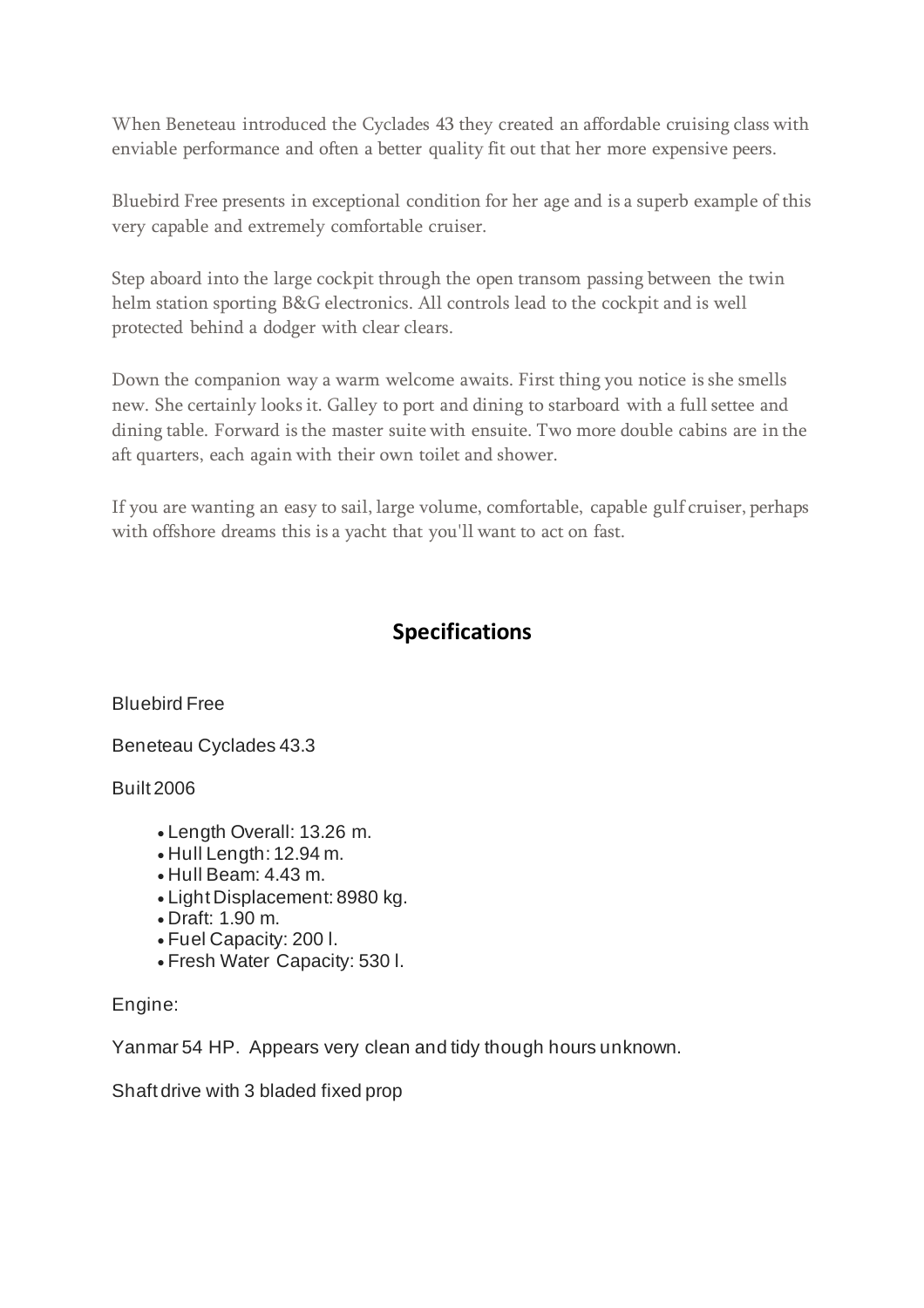Tankage:

Water – 530 litres plastic

Diesel –200 litres plastic

Deck hardware:

Aluminium fractional rig.

Good sized fairleads and cleats

Self tailing winches all lines leading to cockpit.

2.7 metre deck mounted RIB (New) with cover and 5hp Tohatsu outboard.

Dodger and bimini in good condition.

Clears good.

Sails:

Main sail

Genoa on roller furler

Stack pack

Galley:

Full length bench to port and stainless steel twin sinks

2 burner Gas hob and stove

Pressurised hot water - engine and shore power heated

Shore power cable

Battery charger

Current EWOF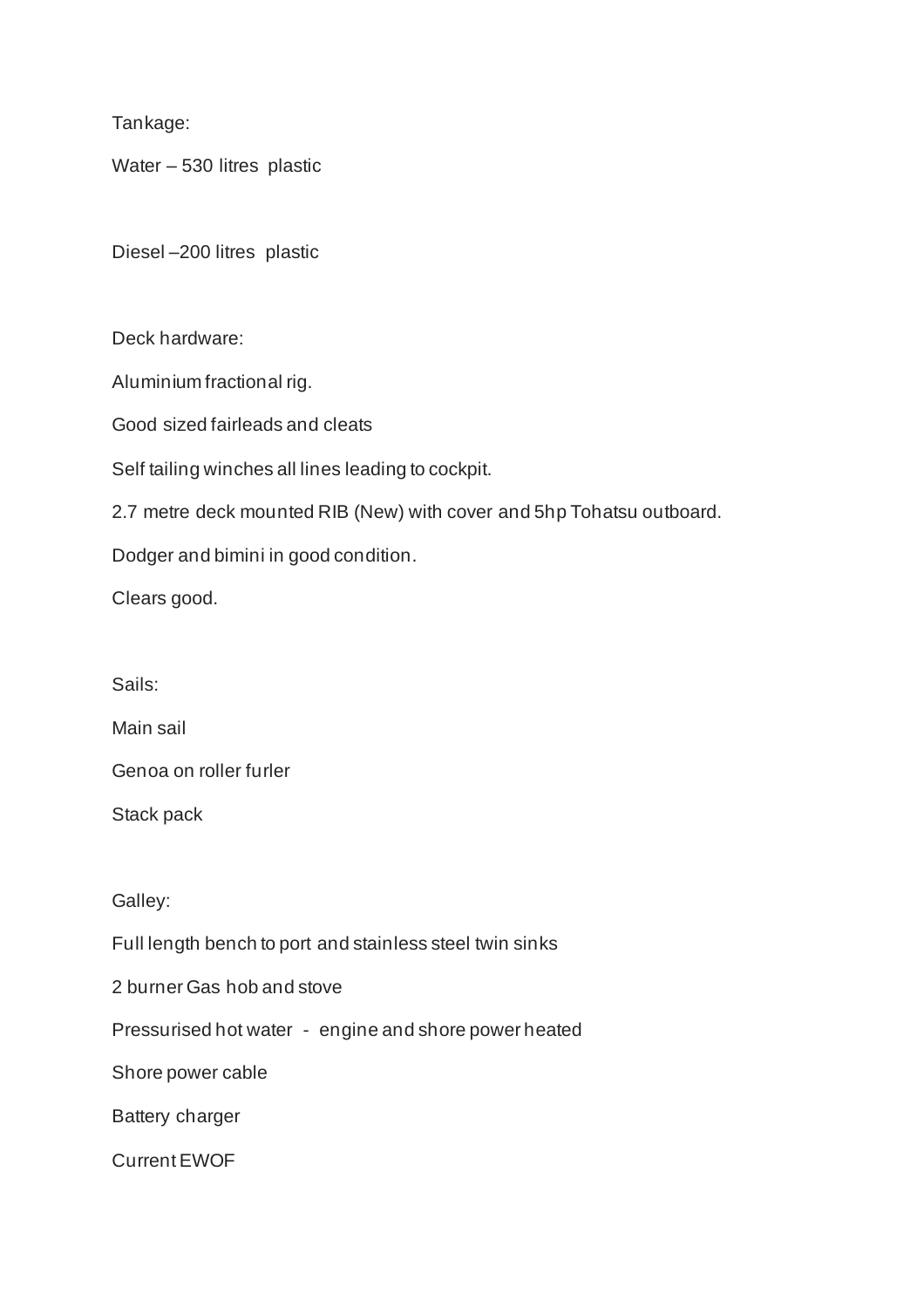240/12V fridge freezer Full inventory of kitchen equipment Ice maker

Cabins:

3 double Bedrooms with 3 en suites with showers.

1 x double forepeak master, with en suite, electric head

2 x double aft each with en suite, manual heads

Cooling fans in each Bedroom

Heads:

1 electric toilet and 2 Manual each with holding tanks.

Showers x 3 plus rear deck shower.

Batteries and Power:

2 house batteries plus 1 engine battery

Battery monitor

Solar panel

Shore Power with charger

Inverter and battery charger, water heater

Tank capacity monitor

Instruments:

Ray marine Auto helm